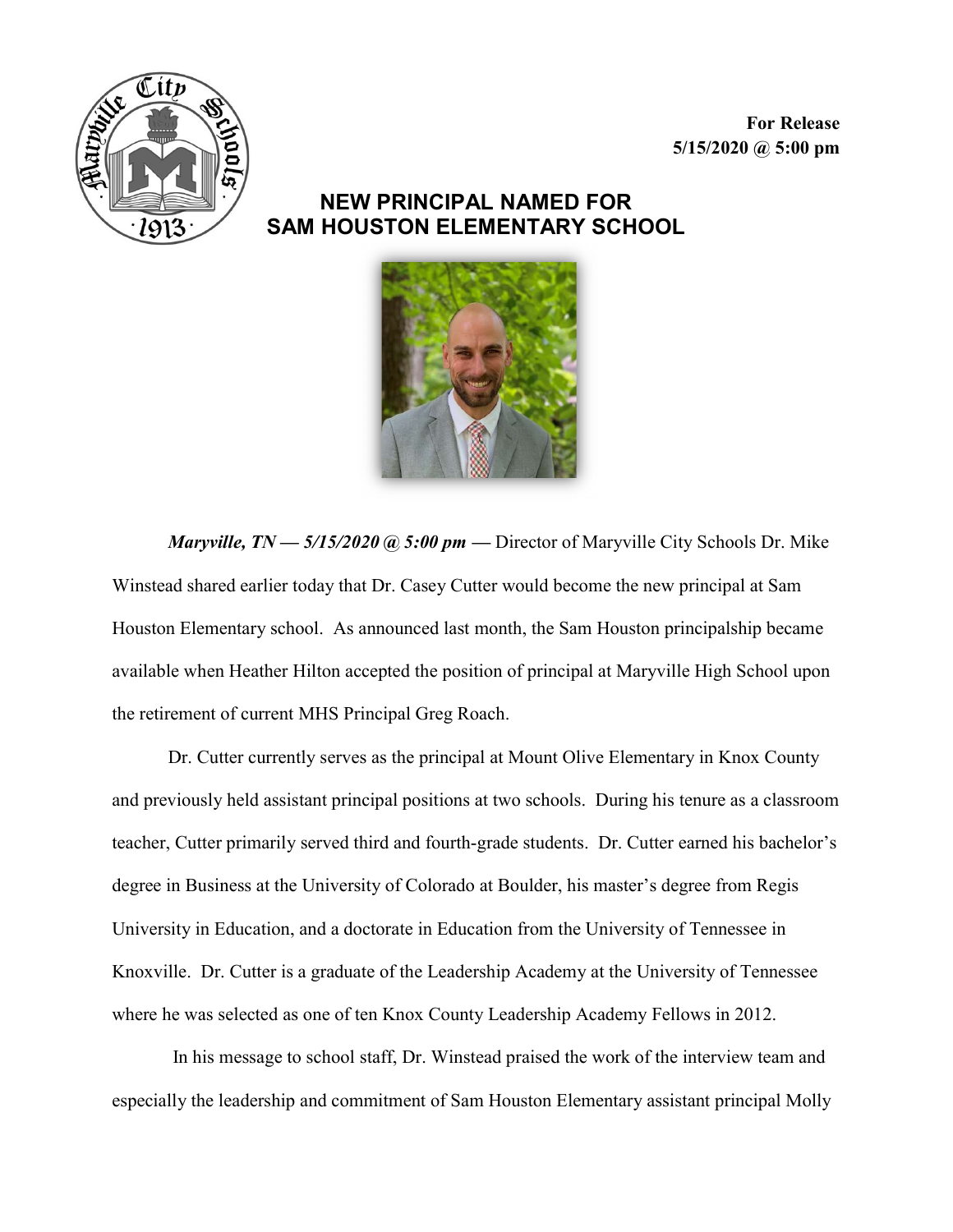Rice. Commenting about this important addition to his leadership team, Winstead said, "Casey's responses throughout the interview process conveyed a leader who is dedicated to relationships and building a positive culture and climate." Upon accepting the position, Dr. Cutter expressed how thrilled he is to join the staff at Sam Houston and went on to say, "I've always admired Maryville's commitment to excellence, incredible community support, and deep love for students. I am humbled that I get the opportunity to work alongside such a talented group of professionals to love, inspire, and educate the SHE Smokies. I look forward to joining the Sam Houston family!"

Dr. Cutter and his wife of thirteen years, Laura, live in Knoxville with their three "precious, wild, and crazy" boys. Laura Cutter is originally from Chattanooga and now serves as the Director of Youth Ministries at Sequoyah Hills Presbyterian Church. Casey grew up in a military family, so they moved around a bit, but most of his youth was spent in Colorado where he learned to love the mountains – first Rocky, and now Smoky!



###

Maryville City Schools is a high performing K-12 public school district with approximately 5,300 students in seven schools. Learn more about our mission, commitment to excellence, and record of success on our website or join us on social media to follow current events.